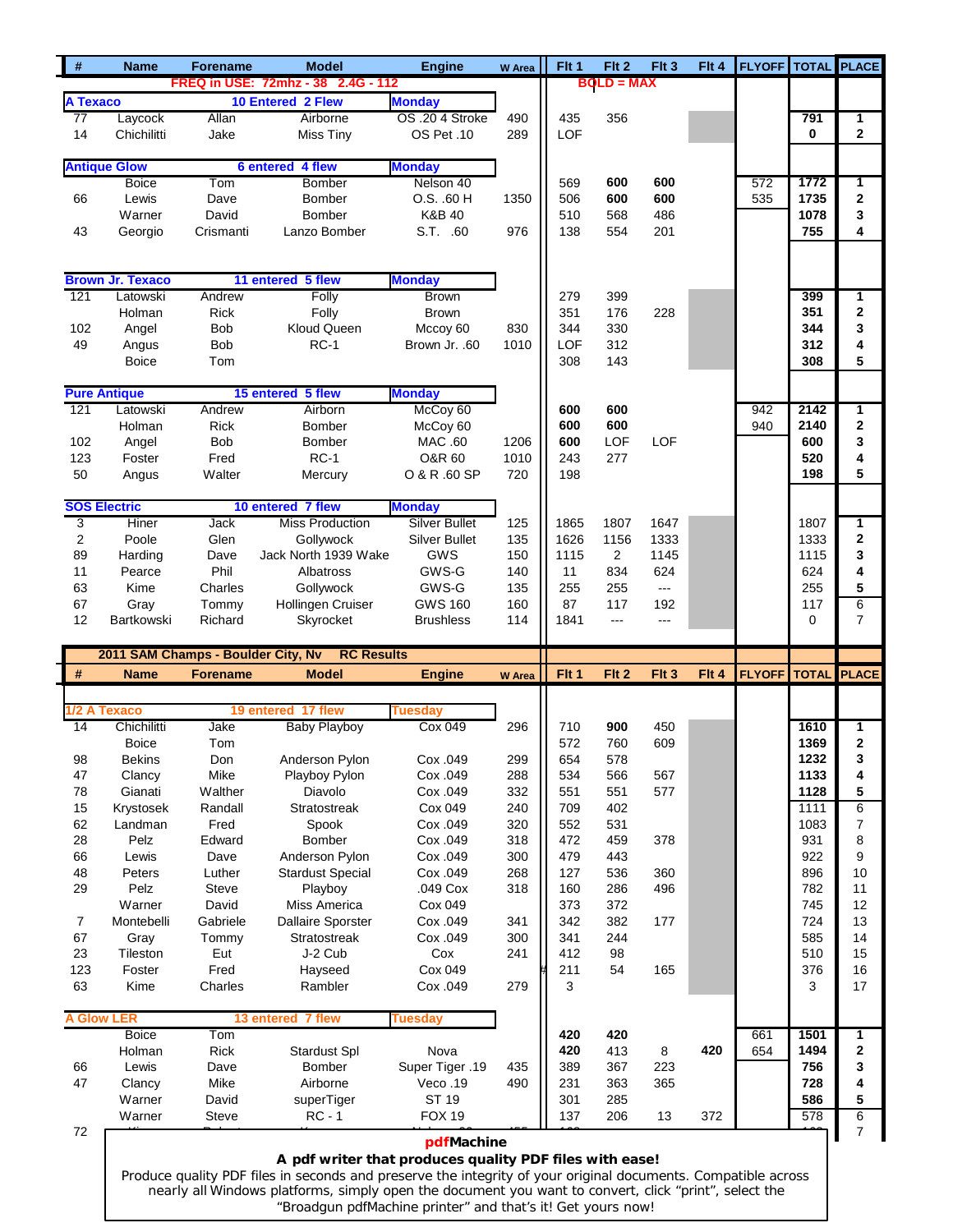| 102                              | <b>C</b> Ignition LER   |                                    | 20 entered 7 flew                                                                                                                                                                                                      | <b>Tuesdav</b>                                                                          |               |                  |            |       |       |               |              |                 |
|----------------------------------|-------------------------|------------------------------------|------------------------------------------------------------------------------------------------------------------------------------------------------------------------------------------------------------------------|-----------------------------------------------------------------------------------------|---------------|------------------|------------|-------|-------|---------------|--------------|-----------------|
|                                  | Angel                   | <b>Bob</b>                         | <b>Bomber</b>                                                                                                                                                                                                          | MAC .60                                                                                 | 1206          | 540              | 540        |       |       | $\mathbf{1}$  | 1081         | 1               |
|                                  | Holman                  | <b>Rick</b>                        | Bomber                                                                                                                                                                                                                 | McCoy 60                                                                                |               | 540              | 540        |       |       | <b>DNF</b>    | 1080         | $\mathbf 2$     |
| 121                              | Latowski                | Andrew                             | Playboy                                                                                                                                                                                                                | McCoy 60                                                                                |               | 540              | 349        | 357   | 535   |               | 1075         | 3               |
| 98                               | <b>Bekins</b>           | Don                                | Hayseed                                                                                                                                                                                                                | McCoy 60                                                                                |               | 502              | 540        | 178   | 251   |               | 1042         | 4               |
| 86                               | Warner                  | <b>Steve</b>                       |                                                                                                                                                                                                                        |                                                                                         |               | 90               | 200        | 199   | 269   |               | 469          | 5               |
|                                  | Warner                  | David                              | Bomber                                                                                                                                                                                                                 | Super Cyke .60                                                                          |               | 145              | 195        |       |       |               | 340          | 6               |
| 28                               | Pelz                    | Edward                             | Playboy                                                                                                                                                                                                                | Mcoy 60                                                                                 | 900           | 286              |            |       |       |               | 286          | $\overline{7}$  |
|                                  | <b>Electric LMR</b>     |                                    | 15 entered 12 flew                                                                                                                                                                                                     | <b>Tuesday</b>                                                                          |               |                  |            |       |       | $***$         |              |                 |
| 86                               | Warner                  | <b>Steve</b>                       | Playboy                                                                                                                                                                                                                | eflite 480                                                                              | 570           | 523              | 600        | 600   |       | 561           | 1761         | 1               |
|                                  | Lollar                  | James                              | Airborne                                                                                                                                                                                                               | NEU 1505/14                                                                             |               | 600              | 600        |       |       | 458           | 1658         | 2               |
| 3                                | Hiner                   | Jack                               | Airborne                                                                                                                                                                                                               | <b>NED 1509/IY</b>                                                                      | 1600          | 600              | 600        |       |       | 1149 lof      | 1200         | 3               |
|                                  | Newton                  | Vic                                | <b>Bomber</b>                                                                                                                                                                                                          |                                                                                         |               | 600              | 600        |       |       | 741 lof       | 1200         | 4               |
| 113                              |                         |                                    | Airborne                                                                                                                                                                                                               | Quantum                                                                                 |               | 565              | 600        | 600   |       | 632 lof       | 1200         | 5               |
|                                  | Higgs                   | Jay                                |                                                                                                                                                                                                                        | Exceed 1640 kv                                                                          | 810           |                  |            |       |       |               |              |                 |
| 11                               | Pearce                  | Phil                               | Lanzo Bomber                                                                                                                                                                                                           | Hacker B-40                                                                             | 630           | 600              | 591        | 600   |       | 592 lof       | 1200         | $6\overline{6}$ |
| 87                               | Tower                   | Dale                               | <b>Stardust Special</b>                                                                                                                                                                                                | Tango                                                                                   | 1840          | 600              | 600        |       |       | $0$ oos       | 1200         | 7               |
|                                  | Warner                  | David                              | Airborne                                                                                                                                                                                                               | A2814/6                                                                                 |               | 600              | 446        | 507   |       |               |              | 8               |
| 89                               | Harding                 | Dave                               | <b>Boehle Giant</b>                                                                                                                                                                                                    | NEU 1506/17                                                                             | 2880          | 491              | 576        |       |       |               |              | 9               |
| 2                                | Poole                   | Glen                               | Playboy Cabin                                                                                                                                                                                                          | Fun-480-20                                                                              | 585           | 381              | 600        | 456   |       |               |              | 10              |
| 47                               | Clancy                  | Mike                               | Playboy Cabin                                                                                                                                                                                                          | Aveox                                                                                   | 592           | 362              | 165        | 533   |       |               |              | 11              |
| 19                               | Moskal                  | Stephen                            | The Answer                                                                                                                                                                                                             | Astro 05                                                                                | 790           | 346              | 358        | 362   |       |               |              | 12              |
|                                  |                         |                                    |                                                                                                                                                                                                                        | ** - In wind many Flyoffs Landed Off Fleld. Their scores used only for relative placing |               |                  |            |       |       |               |              |                 |
|                                  | <b>Ohlsson Sideport</b> |                                    | 17 entered 6 flew                                                                                                                                                                                                      | <b>Tuesday</b>                                                                          |               |                  |            |       |       |               |              |                 |
| 121                              | Latowski                | Andrew                             | Folly                                                                                                                                                                                                                  | 0&R .60                                                                                 |               | 420              | 420        |       |       |               | 840          | 1               |
|                                  | <b>Boice</b>            | Tom                                |                                                                                                                                                                                                                        | 0&R .60                                                                                 |               | 420              | 355        | 368   |       |               | 798          | 2               |
| 14                               | Chichilitti             | Jake                               | Lanzo RC-1                                                                                                                                                                                                             | Ohlsson .60                                                                             | 1010          | 340              | 420        | 302   |       |               | 760          | 3               |
| 123                              | Foster                  | Fred                               | $RC-1$                                                                                                                                                                                                                 | 0&R .60                                                                                 | 1010          | 122              | 420        | 253   | 246   |               | 673          | 4               |
|                                  | Warner                  | <b>Steve</b>                       |                                                                                                                                                                                                                        | 0&R .60                                                                                 |               | 186              | 203        | 143   |       |               | 388          | 5               |
|                                  | Holman                  | <b>Rick</b>                        | <b>RC-1</b>                                                                                                                                                                                                            | 0&R .60                                                                                 | 1010          | 45               |            |       |       |               | 45           | 6               |
|                                  |                         |                                    |                                                                                                                                                                                                                        |                                                                                         |               |                  |            |       |       |               |              |                 |
|                                  | 4 Stroke LER - Sper     | <b>7</b> entered                   | 3 flew                                                                                                                                                                                                                 | <b>Tuesday</b>                                                                          |               |                  |            |       |       |               |              |                 |
| $\overline{72}$                  | Laycock                 | Allan                              | <b>Hoosier Hotshot</b>                                                                                                                                                                                                 |                                                                                         |               | 247              | 193        |       |       |               | 720          |                 |
|                                  | Warner                  | David                              | <b>Bomber</b>                                                                                                                                                                                                          | HP VT21                                                                                 |               | 216              | 257        | 153   |       |               | 473          |                 |
| 88                               | Cooke                   | Ralph                              | Airborne                                                                                                                                                                                                               | Saito .40 4 Cycle                                                                       | 810           | 420              |            |       |       |               | 420          |                 |
|                                  |                         |                                    |                                                                                                                                                                                                                        |                                                                                         |               |                  |            |       |       |               |              |                 |
|                                  | Roselle                 | <b>Steve</b>                       | Cub                                                                                                                                                                                                                    | Enya 46 - 4S                                                                            | 720           | <b>DNF</b>       |            |       |       |               | <b>DNF</b>   |                 |
|                                  |                         |                                    |                                                                                                                                                                                                                        |                                                                                         |               |                  |            |       |       |               |              |                 |
|                                  |                         | 2011 SAM Champs - Boulder City, Nv | <b>RC Results</b>                                                                                                                                                                                                      |                                                                                         |               |                  |            |       |       |               |              |                 |
|                                  | <b>Name</b>             | <b>Forename</b>                    | <b>Model</b>                                                                                                                                                                                                           | <b>Engine</b>                                                                           | <b>W</b> Area | Fit <sub>1</sub> | Flt 2      | Flt 3 | Flt 4 | <b>FLYOFF</b> | <b>TOTAL</b> | <b>PLACE</b>    |
|                                  |                         |                                    | 2 flew<br>11 entered                                                                                                                                                                                                   | <b>Wednesday</b>                                                                        |               |                  |            |       |       |               |              |                 |
|                                  | <b>Boice</b>            | Tom                                | Bomber                                                                                                                                                                                                                 | <b>ST 29</b>                                                                            |               | 480              | 480        |       |       |               | 960          |                 |
|                                  | Warner                  | David                              | <b>Bomber</b>                                                                                                                                                                                                          | OS 29                                                                                   |               | 135              |            |       |       |               | 135          | $\overline{2}$  |
|                                  |                         |                                    |                                                                                                                                                                                                                        |                                                                                         |               |                  |            |       |       |               |              |                 |
|                                  | <b>A Ignition LER</b>   |                                    | 7 entered 1 flew                                                                                                                                                                                                       | <b>Wednesday</b>                                                                        |               |                  |            |       |       |               |              |                 |
|                                  | Chichilitti             | Jake                               | Playboy Jr.                                                                                                                                                                                                            | Elfin Deisel .19                                                                        | 358           | 420              |            |       |       |               | 420          | 1               |
|                                  | <b>Texaco Glow</b>      |                                    | 11 entered 5 flew                                                                                                                                                                                                      | Wednesday                                                                               |               |                  |            |       |       |               |              |                 |
|                                  | Gianati                 | Walter                             | Airborne                                                                                                                                                                                                               | Paw Diesel 4.0                                                                          | 1007          | 1257             |            |       |       |               | 1257         | 1               |
|                                  | Bortolai                | Tiziano                            | Lanzo Bomber                                                                                                                                                                                                           | M V V S .60D                                                                            | 1209          | 874              |            |       |       |               | 874          | 2               |
|                                  | <b>Boice</b>            | Tom                                | Bomber                                                                                                                                                                                                                 | OS60 4S                                                                                 |               | 693              |            |       |       |               | 693          | 3               |
|                                  | Warner                  | David                              | Bomber                                                                                                                                                                                                                 | HB VT21                                                                                 |               | 444              |            |       |       |               | 444          | 4               |
|                                  | Lewis                   | Dave                               | <b>Bomber</b>                                                                                                                                                                                                          | OS60 4S                                                                                 |               | LOF              |            |       |       |               | <b>LOF</b>   | 5               |
|                                  |                         |                                    |                                                                                                                                                                                                                        |                                                                                         |               |                  |            |       |       |               |              |                 |
|                                  | <b>Texaco Ignition</b>  |                                    | 7 entered 1 flew                                                                                                                                                                                                       | Wednesday                                                                               |               |                  |            |       |       |               |              |                 |
|                                  | Latowski                | Andy                               | Airborn                                                                                                                                                                                                                | <b>Enya 46-4S</b>                                                                       |               | 898              |            |       |       |               | 898          | 1               |
|                                  | SPEED 400 LMR           |                                    | 25 entered 20 flew                                                                                                                                                                                                     | Wednesday                                                                               |               |                  |            |       |       |               |              |                 |
|                                  | Harding                 | Dave                               | <b>Stardust Special</b>                                                                                                                                                                                                | Speed 400                                                                               | 320           | LOF              | 587        | 900   | 826   |               | 1726         | 1               |
| $\overline{c}$                   | Poole                   | Glen                               | Stratostreak                                                                                                                                                                                                           | SP-400                                                                                  | 345           | 653              | 879        | 502   | 842   |               | 1721         | $\mathbf{2}$    |
| 3                                | Hiner                   | Jack                               | Airborne                                                                                                                                                                                                               | Speed 400                                                                               | 325           | 841              | 836        | 625   | 496   |               | 1677         | 3               |
|                                  | Warner                  | Steve                              | Lanzo Bomber                                                                                                                                                                                                           | Speed 400                                                                               | 330           | 682              | 696        | 754   | 549   |               | 1450         | 4               |
| #<br>14                          | Hamler                  | Edward                             |                                                                                                                                                                                                                        |                                                                                         |               | 900              |            | 541   |       |               | 1441         | 5               |
| 78<br>38<br>89<br>86<br>79<br>47 | Clancy                  | Mike                               | Kerswap<br>Kerswap                                                                                                                                                                                                     | Speed 400<br>Grapner 6V                                                                 | 288<br>288    |                  | 526<br>482 |       | 420   |               | 1394         | 6               |
| <b>B Glow LER</b><br>12          | Bartkowski              | Richard                            | <b>Bobtail Contender</b>                                                                                                                                                                                               |                                                                                         |               | 628              |            | 766   |       |               |              | 7               |
|                                  |                         |                                    |                                                                                                                                                                                                                        |                                                                                         |               | 597              | 782        | 504   |       |               | 1379         |                 |
|                                  |                         |                                    |                                                                                                                                                                                                                        | pdfMachine                                                                              |               |                  |            |       |       |               |              |                 |
|                                  |                         |                                    |                                                                                                                                                                                                                        | A pdf writer that produces quality PDF files with ease!                                 |               |                  |            |       |       |               |              |                 |
|                                  |                         |                                    | Produce quality PDF files in seconds and preserve the integrity of your original documents. Compatible across<br>nearly all Windows platforms, simply open the document you want to convert, click "print", select the |                                                                                         |               |                  |            |       |       |               |              |                 |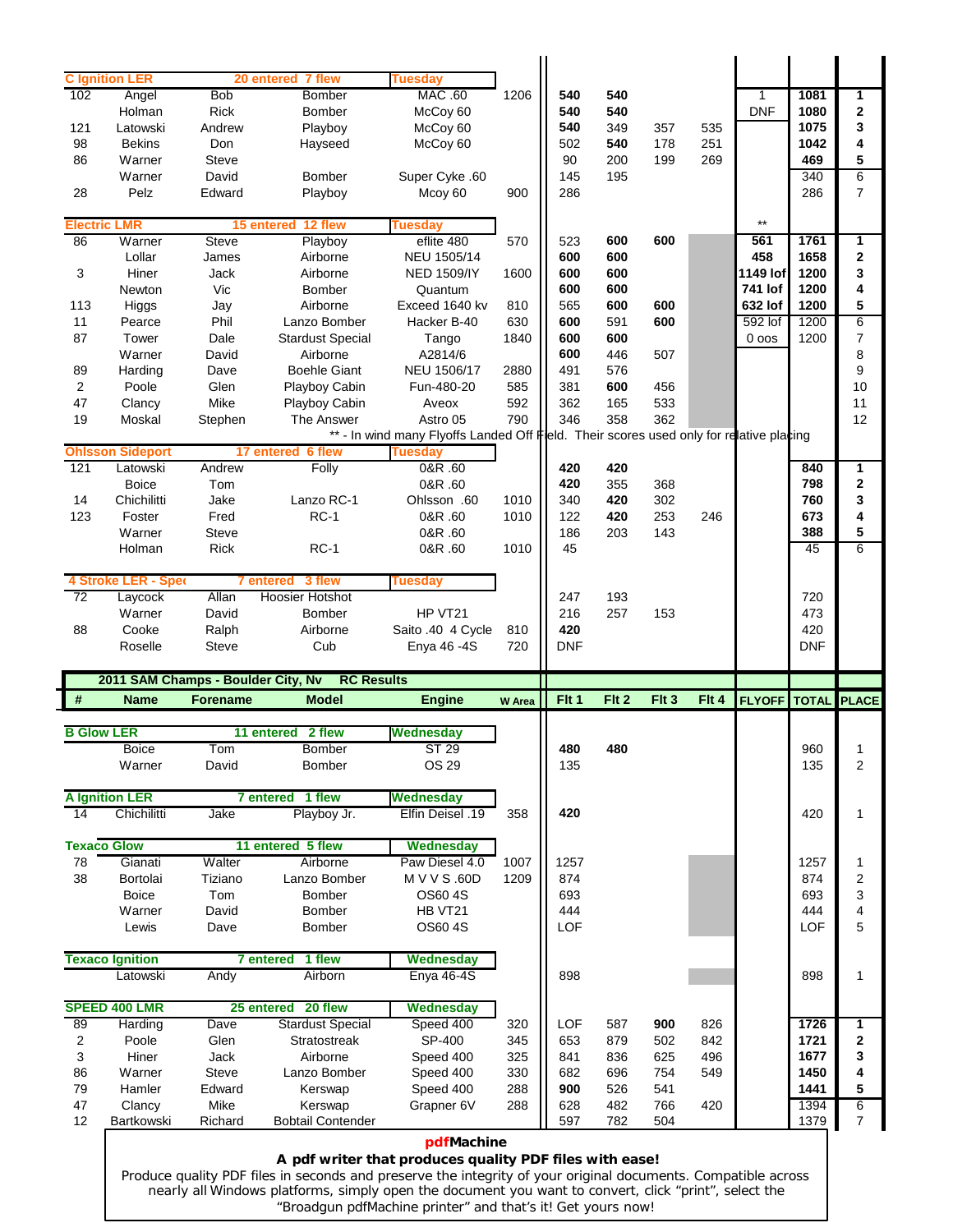| 67         | Gray<br>Latkowski      | Tommy                              | Lanzo Baby Burd                     | Grapner 6V                                                                        | 320           | 573<br>554       | 793<br>561       | 363<br>723         | 574   |                       | 1367<br>1284 | 8<br>9                   |
|------------|------------------------|------------------------------------|-------------------------------------|-----------------------------------------------------------------------------------|---------------|------------------|------------------|--------------------|-------|-----------------------|--------------|--------------------------|
|            | Widdison               | Andy<br>Colin                      |                                     |                                                                                   |               |                  |                  |                    |       |                       |              | 10                       |
|            |                        |                                    |                                     |                                                                                   |               | 626              | 647              |                    |       |                       | 1273         |                          |
|            | Warner                 | David                              | Miss America                        | $S400 - 6v$                                                                       |               | 552              | 529              | 701                | 335   |                       | 1253         | 11                       |
| 80<br>59   | Warner<br>Roselle      | Robert<br>Steve                    | Playboy<br><b>Dallaire Sporster</b> | Grapner 6V<br>S400 - 6v                                                           | 475<br>300    | 498<br>529       | 592<br>438       | 551<br>$\mathbf 0$ | 318   |                       | 1143<br>967  | 12<br>13                 |
| 113        | Higgs                  | Jay                                | <b>Stratostreek</b>                 | Graupner sp 400                                                                   | 218           | 511              | 441              | $^{\star\star}$    |       |                       | 952          | 14                       |
| 91         | Myers                  | Michael                            | <b>Bay Bridge Mike</b>              | Grapner 3321                                                                      | 300           | 238              | 438              | 310                |       |                       | 748          | 15                       |
| 87         | Tower                  | Dale                               | <b>Stardust Special</b>             | Speed 400                                                                         | 400           | 519              |                  |                    |       |                       | 519          | 16                       |
|            | Lollar                 | James                              |                                     |                                                                                   |               | 501              |                  |                    |       |                       | 501          | 17                       |
|            | Laycock                | Allan                              |                                     |                                                                                   |               | 358              |                  |                    |       |                       | 358          | 18                       |
| 23         | Tileston               | Eut                                | Playboy                             | $S-400$                                                                           |               | 345              |                  |                    |       |                       | 345          | 19                       |
| 63         | Kime                   | Charles                            | Rambler                             | Grapner 6V                                                                        | 279           | 18               |                  |                    |       |                       | 18           | 20                       |
|            |                        |                                    |                                     | ** Event resched to Friday - Jay undble to stay so group let him fly on Thursday! |               |                  |                  |                    |       |                       |              |                          |
|            |                        |                                    |                                     |                                                                                   |               |                  |                  |                    |       |                       |              |                          |
|            |                        | 2011 SAM Champs - Boulder City, Nv | <b>RC Results</b>                   |                                                                                   |               |                  |                  |                    |       |                       |              |                          |
| $\#$       | <b>Name</b>            | <b>Forename</b>                    | <b>Model</b>                        | <b>Engine</b>                                                                     | <b>W</b> Area | Fit <sub>1</sub> | Fit <sub>2</sub> | Flt 3              | Flt 4 | <b>FLYOFF</b>   TOTAL |              | <b>PLACE</b>             |
|            | <b>Electric Texaco</b> |                                    | 18 entered 15 flew                  | <b>Thursday</b>                                                                   |               |                  |                  |                    |       |                       |              |                          |
| 12         | Bartkowski             | Richard                            | <b>Record Hound</b>                 | <b>Brushless Fiezo</b>                                                            | 199           | 2479             |                  |                    |       |                       | 2479         | 1                        |
| 3          | Hiner                  | Jack                               | Airborne                            | <b>NEV 1107/6D</b>                                                                | 1000          | 2416             | 2008             |                    |       |                       | 2416         | 2                        |
|            | Lollar                 | James                              | Airborn                             | <b>NEU</b>                                                                        |               | 1435             |                  |                    |       |                       | 1435         | 3                        |
| 89         | Harding                | Dave                               | <b>Boehle Giant</b>                 | Aveox 1405/47                                                                     | 2880          | 1203             | 1411             |                    |       |                       | 1411         | 4                        |
| 2          | Poole                  | Glen                               | Playboy Pylon                       | Astro B-010                                                                       | 585           | 943              | 1269             |                    |       |                       | 1269         | 5                        |
| 19         | Moskal                 | Stephen                            | Playboy Cabin                       | Speed 400                                                                         | 787           | 1239             | 1043             |                    |       |                       | 1043         | $6\overline{6}$          |
| 48         | Peters                 | Luther                             | <b>Stardust Special</b>             | Geared Astro .020                                                                 | 630           | 1033             | <b>LOF</b>       |                    |       |                       | 1033         | 7                        |
| 86         | Warner                 | <b>Steve</b>                       | Playboy                             | eflite 480                                                                        | 570           | 951              | 465              |                    |       |                       | 951          | 8                        |
|            | Newton                 | Vic                                | Bomber                              | Quantum 2814-08                                                                   | 630           | 840              | 744              |                    |       |                       | 840          | 9                        |
| 80         | Warner                 | Robert                             | Playboy                             | BL-A 2814                                                                         | 700           | 756              | 465              |                    |       |                       | 756          | 10                       |
| 113        | Higgs                  | Jay                                | Airborne                            | Exceed 1640 kv                                                                    | 810           | 708              | 527              |                    |       |                       | 708          | 11                       |
|            | Minnick                | Richard                            | Diamond Demon                       | <b>EMAX 2826</b>                                                                  |               | 592              |                  |                    |       |                       | 592          | 12                       |
|            | Warner                 | David                              | Airborn                             | A281416                                                                           |               | 485              |                  |                    |       |                       | 485          | 13                       |
| 47         | Clancy                 | Mike                               | Playboy Cabin                       | Aveox                                                                             | 582           | 363              | 4                |                    |       |                       | 363          | 14                       |
|            | Wittison               | Colin                              | Playboy                             | <b>Brushless</b>                                                                  |               | 88               |                  |                    |       |                       | 88           | 15                       |
|            | <b>B IGNITION LER</b>  |                                    | 14 entered 7 flew                   | <b>Thursday</b>                                                                   |               |                  |                  |                    |       |                       |              |                          |
|            | Latkowski              | Andy                               |                                     |                                                                                   |               | 220              | 140              | 308                | 480   |                       | 788          | 1                        |
|            | Holman                 | <b>Rick</b>                        |                                     |                                                                                   |               | 423              | 220              | 331                | 205   |                       | 754          | 2                        |
|            | Warner                 | David                              | Airborne                            | Torp 29                                                                           |               | 190              | 480              | 222                | 163   |                       | 702          | 3                        |
|            | King                   | Bob                                |                                     |                                                                                   |               | 60               | 271              | 244                | 430   |                       | 701          | 4                        |
| 50         | Angus                  | Walter                             | Ascender                            | Torp .29                                                                          | 410           | 171              | 480              | 189                |       |                       | 651          | 5                        |
| 77         | Laycock                | Allan                              | Airborne                            | Amco 3.5                                                                          | 490           | 213              | 148              | 439                | 161   |                       | 652          |                          |
| 49         | Angus                  | Bob                                | Korda Diamond                       | McCoy .29                                                                         | 448           | 401              | 89               |                    |       |                       | 490          |                          |
|            | <b>C GLOW LER</b>      |                                    | 16 entered 8 flew                   | <b>Thursday</b>                                                                   |               |                  |                  |                    |       |                       |              |                          |
|            | <b>Boice</b>           | Tom                                | <b>Bomber</b>                       | Nelson 40                                                                         |               | 540              | 495              | 540                |       | 477                   | 477          | 1                        |
|            | Holman                 | Rick                               | Bomber                              | DUB JET                                                                           |               | 439              | 540              | 540                |       | 435                   | 435          | 2                        |
| 66         | Lewis                  | Dave                               | <b>Bomber</b>                       | O.S. .40                                                                          | 900           | 507              | 427              | 540                | 241   |                       | 1047         | 3                        |
|            | King                   | Bob                                | Foote Westerner                     | Nelson 36                                                                         |               | 132              | 348              | 198                | 445   |                       | 793          | 4                        |
|            | Warner                 | David                              | Bomber                              | K&B 40                                                                            |               | LOF              | 221              | 520                | 260   |                       | 780          | 5                        |
| 43         | Giorgio                | Crismani                           | Lanzo Bomber                        | S.T. . 60                                                                         | 976           | 266              | 259              | 296                | 329   |                       | 625          | 6                        |
| 123        | Foster                 | Fred                               | Playboy Sr                          | <b>FOX 35</b>                                                                     |               | 147              | 193              | 111                | 103   |                       | 340          | $\overline{\mathcal{I}}$ |
| 80         | Warner                 | Robert                             | Quaker                              | Fox .40                                                                           | 1100          | 160              | 131              | 174                | 122   |                       | 334          | 8                        |
| 1/2A Scale |                        |                                    | 7 flew<br>9 entered                 | <b>Thursday</b>                                                                   |               |                  |                  |                    |       |                       |              |                          |
|            | Latkowski              | Andy                               | <b>AVRO</b>                         | Cox                                                                               |               | 900              | 795              |                    |       |                       | 1695         | 1                        |
| 23         | Tileston               | Eut                                | J-2 Cub                             | Cox                                                                               | 241           | 585              | 693              | 667                |       |                       | 1360         | 2                        |
| 67         | Gray                   | Tommy                              | Piper YO-59                         | Cox .049                                                                          | 270           | 415              | lof              | 443                |       |                       | 858          | 3                        |
| 14         | Chichilitti            | Jake                               | Taylor Cub E-2                      | Cox .049                                                                          | 276           | 162              | 365              |                    |       |                       | 527          | 4                        |
|            |                        |                                    | Mess M-17                           | Cox                                                                               |               | 258              |                  |                    |       |                       | 258          | 5                        |
| 62         | Landman                | Fred                               | Taylor Cub E-2                      | Cox .049                                                                          | 340           | lof              | 254              | lof                |       |                       | 254          | 6                        |
| 15         | Krystosek              | Randall                            | Sparrow                             | Cox 049                                                                           | 300           | 5                |                  |                    |       |                       | 5            | 7                        |
|            | <b>BROWN Jr LER</b>    |                                    | 7 flew<br>13 entered                | <b>Thursday</b>                                                                   |               |                  |                  |                    |       |                       |              |                          |
|            |                        | Jake                               | <b>Buccaneer Standard</b>           | Brown Jr. .60                                                                     | 653           | 834              |                  |                    |       |                       | 834          | 1                        |
| 14         | Chichilitti            |                                    |                                     |                                                                                   | 830           | 197              | 621              | 426                |       |                       | 621          | $\mathbf 2$              |